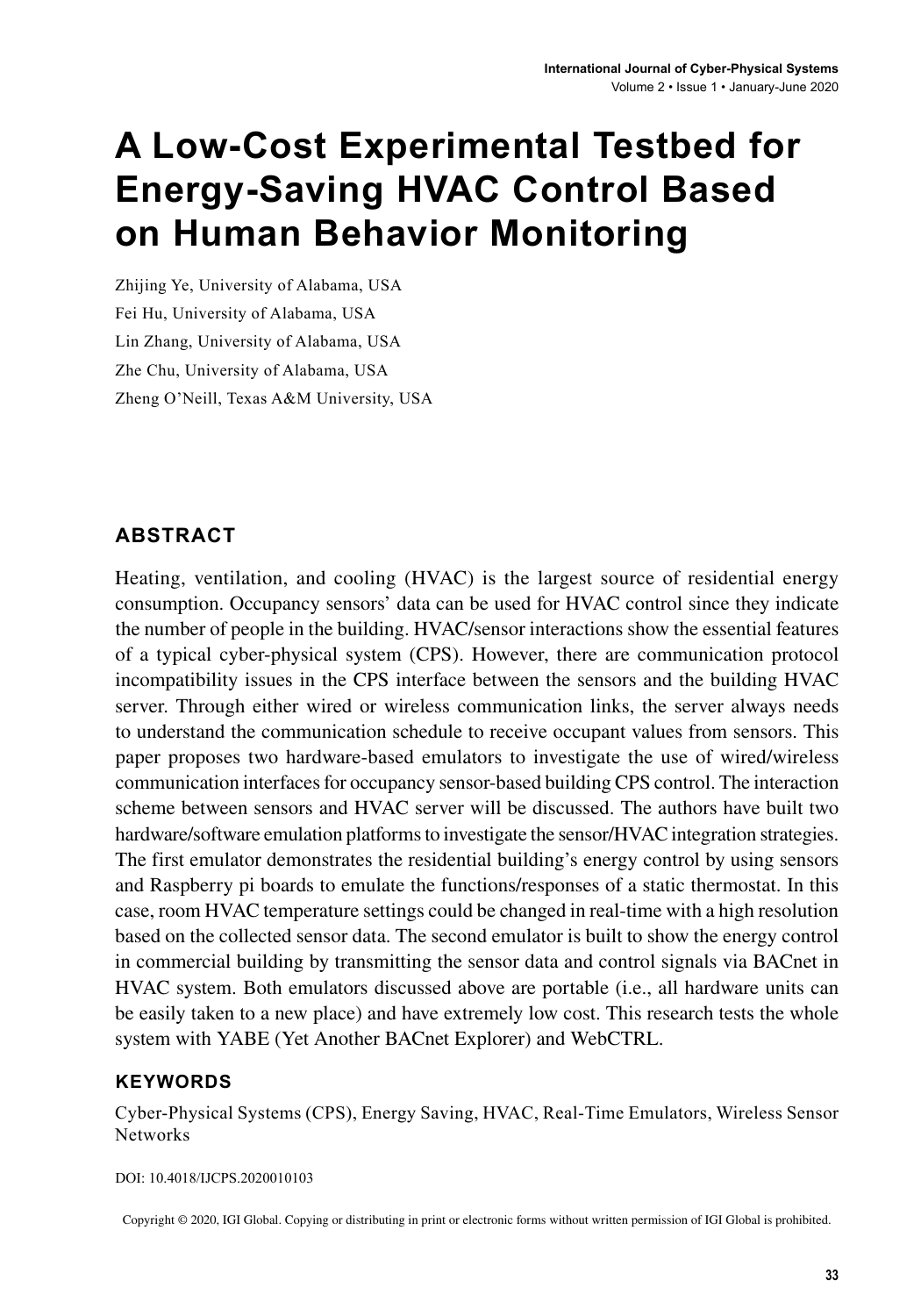# **1. INTRODUCTION**

The Heating, ventilation, and air conditioning (HVAC) system provides thermal comfort and acceptable indoor air quality. It is the single largest contributor to a home's energy bills, accounting for 43% of residential energy consumption in the U.S., and 61% in Canada and the U.K., which have colder climates (E. P. B. S. Energy 1997; Rathouse & Young 2004). Studies have shown that around 25% of this energy could be saved by turning off HVAC system in residential/commercial buildings when nobody is inside (I. E. Center 2010). An 20%-30% reduction in HVAC energy translates to the savings of about \$15 per month for the average households in the U.S. In order to improve HVAC systems and save energy at the same time, several communication protocols among HVAC units have been developed, such as Building Automation Control Network (BACnet), Modbus, Local Operating Network (Lon Works) and Lon Talk.

To observe the impacts of sensors-HVAC communications on the energy savings, we have used real hardware to emulate two scenarios in this work: energy saving control in *commercial* or *residential* buildings. Commercial building consists of multiple single offices and classrooms, while residential buildings refer to individual houses. Inside each room, different occupancy sensors are used to count people. The sensors include but not limited to: CO<sub>2</sub> sensors, PIR sensors, image sensors, and accumulated sensors. The communications between sensors can be built via wired or wireless links. The wireless connections could use different types of communication protocols, such as Wi-Fi, Bluetooth, etc. In contrast, wired communication can be achieved by using Ethernet or USB connection, etc.

The interactions between occupancy sensors and HVAC controllers have the essential features of a typical Cyber-Physical System (CPS): (1) *Physical-to-Cyber*: The physical objects (occupants in the building) need to be counted in real time in order to better control the fan/temperature levels of the HVAV systems. Such *physical* parameters (i.e., the number of occupants in any region/room of a building) can be captured by using *cyber* units (i.e., computing hardware/software). Here we use wireless microsensors to serve as cyber units. The sensors can report the *physical* status to a HVAC server in real time. (2) *Cyber-to-Physical*: The *cyber* units can be used to change the physical world. In this case, the sensor data will be processed to find out the distributions of occupants in different regions of a large building. Thus, we can change the *physical* objects based on cyber data. For example, we can tune the fan/ air circulation levels of HVAC units in these regions.

The architecture of such a building CPS is illustrated in Figure 1. There could be various uses of occupancy sensors. In particular, they can improve the security levels of homes and offices. They can also save energy by efficiently controlling the room temperature, lighting and appliances. Occupancy sensors generally use a human motion detector with a timer. Some others measure CO2 level, acoustic signals, or human images.